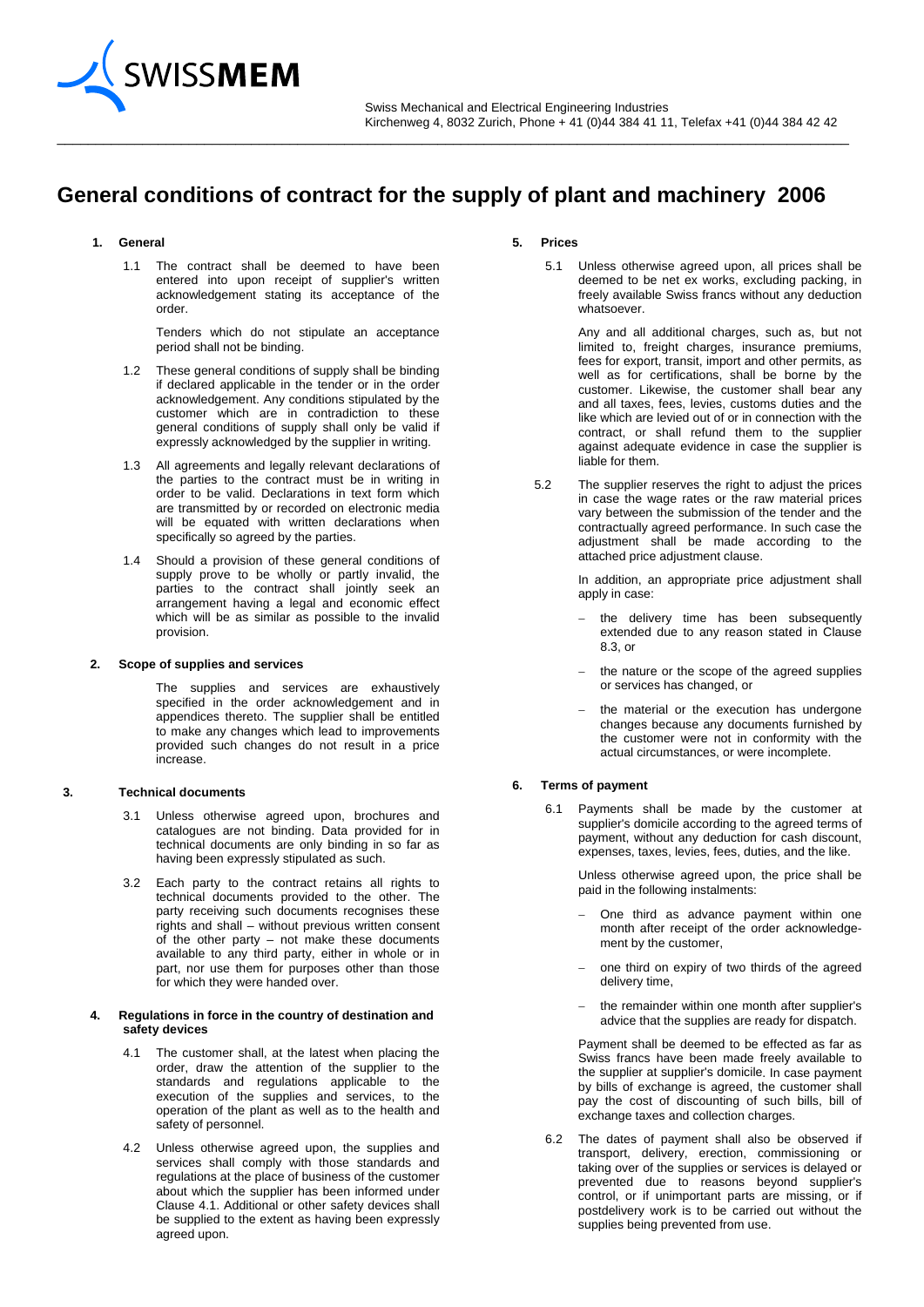

 Swiss Mechanical and Electrical Engineering Industries Kirchenweg 4, 8032 Zurich, Phone + 41 (0)44 384 41 11, Telefax +41 (0)44 384 42 42  $\_$  ,  $\_$  ,  $\_$  ,  $\_$  ,  $\_$  ,  $\_$  ,  $\_$  ,  $\_$  ,  $\_$  ,  $\_$  ,  $\_$  ,  $\_$  ,  $\_$  ,  $\_$  ,  $\_$  ,  $\_$  ,  $\_$  ,  $\_$  ,  $\_$  ,  $\_$  ,  $\_$  ,  $\_$  ,  $\_$  ,  $\_$  ,  $\_$  ,  $\_$  ,  $\_$  ,  $\_$  ,  $\_$  ,  $\_$  ,  $\_$  ,  $\_$  ,  $\_$  ,  $\_$  ,  $\_$  ,  $\_$  ,  $\_$  ,

6.3 If the advance payment or the contractually agreed securities are not provided in accordance with the terms of the contract, the supplier shall be entitled to adhere to or to terminate the contract, and shall in both cases be entitled to claim damages.

If the customer, for any reason whatsoever, is in delay with a further payment, or if the supplier is seriously concerned that it will not receive payments in total or in due time because of circumstances having taken place since entering into the contract, the supplier, without being limited in its rights provided for by law, shall be entitled to refuse the further performance of the contract and to retain the supplies ready for dispatch until new terms of payment and delivery will have been agreed and until the supplier will have received satisfactory securities. If such an agreement cannot be reached within a reasonable time, or in case the supplier does not receive adequate securities, the supplier shall be entitled to terminate the contract and to claim damages.

6.4 If the customer delays in the agreed terms of payment, it shall be liable, without reminder, for interest with effect from the agreed date on which the payment was due at a rate depending on the terms prevailing at the customer's domicile, but not less than 4 per cent over the current 3-month CHF-LIBOR target. The right to claim further damages is reserved.

#### **7. Reservation of title**

The supplier shall remain the owner of all supplies until having received the full payments in accordance with the contract.

The customer shall cooperate in any measures necessary for the protection of supplier's title. In particular upon entering into the contract it authorises the supplier to enter or notify the reservation of title in the required form in public registers, books or similar records, all in accordance with relevant national laws, and to fulfill all corresponding formalities, at customer's cost.

During the period of the reservation of title, the customer shall, at its own cost, maintain the supplies and insure them for the benefit of the supplier against theft, breakdown, fire, water and other risks. It shall further take all measures to ensure that the supplier's title is in no way prejudiced.

#### **8. Delivery time**

- 8.1 The delivery time shall start as soon as the contract is entered into, all official formalities such as, but not limited to, import, export, transit and payment permits have been completed, payments due with the order have been made, any agreed securities given and the main technical points settled. The delivery time shall be deemed to be observed if by that time the supplier has sent a notice to the customer informing that the supplies are ready for dispatch.
- 8.2 Compliance with the delivery time is conditional upon customer's fulfilling of its contractual obligations.
- 8.3 The delivery time is reasonably extended:
	- a) if the information required by the supplier for performance of the contract is not received in time, or if the customer subsequently changes it thereby causing a delay in the delivery of the supplies or services;
- b) if hindrances occur which the supplier cannot prevent despite using the required care, regardless of whether they affect the supplier or the customer or a third party. Such hindrances include, but shall not be limited to, epidemics, mobilisation, war, revolution, serious breakdown in the works, accidents, labour conflicts, late or deficient delivery by subcontractors of raw materials, semifinished or finished products, the need to scrap important work pieces, official actions or omissions by any state authorities or public bodies, natural catastrophes, acts of God;
- c) if the customer or a third party is behind schedule with work it has to execute, or with the performance of its contractual obligations, in particular if the customer fails to observe the terms of payment.
- 8.4 The customer shall be entitled to claim liquidated damages for delayed delivery in so far as it can be proved that the delay has been caused through the fault of the supplier and that the customer has suffered a loss as a result of such delay. If substitute material can be supplied to accommodate the customer, the latter is not entitled to any damages for delay.

Damages for delayed delivery shall not exceed ½ per cent for every full week's delay and shall in no case whatsoever altogether exceed 5 per cent of the contract price of the part of the supplies in delay. No damages at all shall be due for the first two weeks of delay.

After reaching the maximum liquidated damages for delayed delivery, the customer shall grant the supplier a reasonable extension of time in writing. If such extension is not observed for reasons within supplier's control, the customer shall have the right to reject the delayed part of the supplies or services. If a partial acceptance is economically not justified on the part of the customer, the latter shall be entitled to terminate the contract and to claim refund of the money already paid against return of the deliveries supplied.

- 8.5 In case a specific date instead of a delivery period is fixed, such date shall correspond to the last day of a delivery period; Clauses 8.1 to 8.4 apply by analogy.
- 8.6 Any delay of the supplies or services does not entitle the customer to any rights and claims other than those expressly stipulated in this Clause 8. This limitation does, however, not apply to unlawful intent or gross negligence on the part of the supplier, but does apply to unlawful intent or gross negligence of persons employed or appointed by the supplier to perform any of its obligations.

# **9. Packing**

Packing shall be charged for separately by the supplier and shall not be returnable. However, if it is declared as supplier's property, it shall be returned by the customer, carriage paid, to the place of dispatch.

#### **10. Passing of benefit and risk**

- 10.1 The benefit and the risk of the supplies shall pass to the customer by the date of their leaving the works.
- 10.2 If dispatch is delayed at the request of the customer or due to reasons beyond supplier's control, the risk of the supplies shall pass to the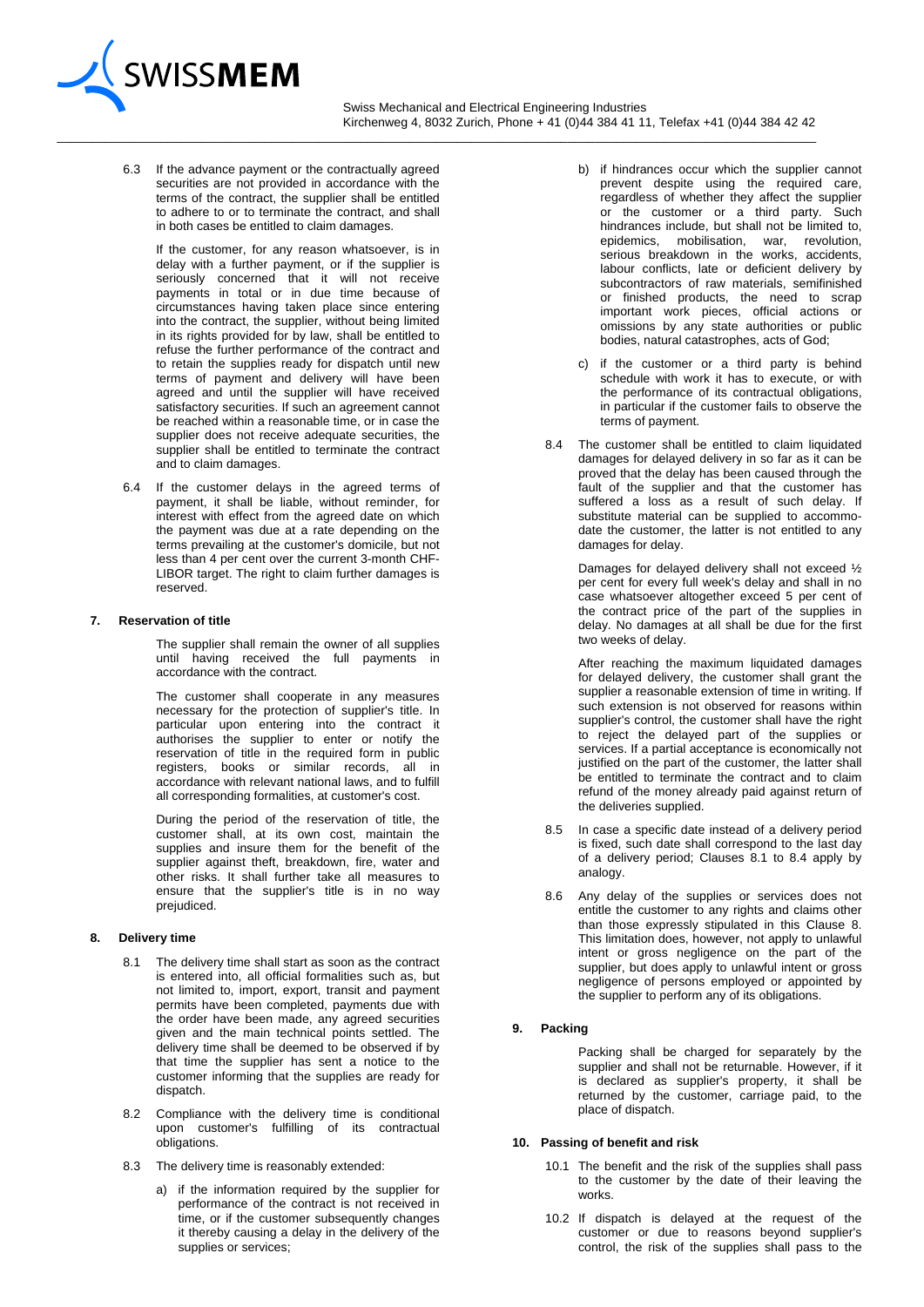

 Swiss Mechanical and Electrical Engineering Industries Kirchenweg 4, 8032 Zurich, Phone + 41 (0)44 384 41 11, Telefax +41 (0)44 384 42 42

 $\_$  ,  $\_$  ,  $\_$  ,  $\_$  ,  $\_$  ,  $\_$  ,  $\_$  ,  $\_$  ,  $\_$  ,  $\_$  ,  $\_$  ,  $\_$  ,  $\_$  ,  $\_$  ,  $\_$  ,  $\_$  ,  $\_$  ,  $\_$  ,  $\_$  ,  $\_$  ,  $\_$  ,  $\_$  ,  $\_$  ,  $\_$  ,  $\_$  ,  $\_$  ,  $\_$  ,  $\_$  ,  $\_$  ,  $\_$  ,  $\_$  ,  $\_$  ,  $\_$  ,  $\_$  ,  $\_$  ,  $\_$  ,  $\_$  ,

customer at the time originally foreseen for their leaving the works. From this moment on, the supplies shall be stored and insured on the account and at the risk of the customer.

#### **11. Forwarding, transport and insurance**

11.1 The supplier shall in time be notified of special requirements regarding forwarding, transport and insurance. The transport shall be at customer's expense and risk.

Objections regarding forwarding or transport shall upon receipt of the supplies or of the shipping documents be immediately submitted by the customer to the last carrier.

11.2 The customer shall be responsible for taking insurance against risks of any kind.

#### **12. Inspection and taking-over of the supplies and services**

- 12.1 As far as being normal practice, the supplier shall inspect the supplies and services before dispatch. If the customer requests further testing, this has to be specially agreed upon and paid for by the customer.
- 12.2 The customer shall inspect the supplies and services within a reasonable period and shall immediately notify the supplier in writing of any deficiencies. If the customer fails in doing so, the supplies and services shall be deemed to have been taken over.
- 12.3 Having been notified of deficiencies according to Clause 12.2, the supplier shall as soon as possible remedy them, and the customer shall give the supplier the possibility of doing so. After remedy of such deficiencies, a taking-over test according to Clause 12.4 will be carried out at the request of the customer or of the supplier.
- 12.4 Subject to Clause 12.3 the carrying out of a taking-over test as well as laying down the conditions related thereto need a special agreement. In the absence of such agreement the following shall apply:
	- The supplier shall advise the customer in time of the execution of the taking-over test so that the customer or its representative can attend.
	- A taking-over report shall be prepared which shall be signed by both the customer and the supplier or by their representatives. Such report shall either state that the taking-over has taken place, or that it has taken place under reservations, or that the customer has refused the acceptance. In the last two cases, the deficiencies shall be listed individually in the report.
	- In case of insignificant deficiencies, in particular those which do not substantially hinder the efficient functioning of the supplies or services, the customer shall not be entitled to refuse the acceptance of the supplies or services and the signature of the taking-over report. The supplier shall remedy such deficiencies without delay.
	- In case of important deviations from the contract or of serious deficiencies the customer shall give the supplier the possibility of remedying these within a reasonable time. Thereafter a further taking-over test shall take place.

If during this test important deviations from the contract or serious deficiencies appear again, the customer shall be entitled to claim either a price reduction or an indemnity or other compensations from the supplier, provided this has been agreed before. If, however, the deviations and deficiencies appearing during such test are of such importance that they cannot be remedied within a reasonable time and provided the supplies and services cannot be used for their specified purpose, or such use is considerably impaired, then the customer shall be entitled to refuse acceptance of the defective part or, if partial acceptance is economically not justified for it, to terminate the contract. In such case the supplier can only be held liable to reimburse the sums which have been paid to it for the parts affected by the termination.

- 12.5 Taking-over shall also be deemed completed:
	- if the taking-over test cannot be carried out on the date provided for due to reasons beyond supplier's control;
	- if the customer refuses the acceptance without being entitled to do so;
	- if the customer refuses to sign the taking-over report prepared in accordance with Clause  $12.4$
	- as soon as the customer uses the supplies or services.
- 12.6 Deficiencies of any kind in supplies or services shall not entitle the customer to any rights and claims other than those expressly stipulated in Clauses 12.4 and 13 (guarantee, liability for defects).

# **13. Guarantee, liability for defects**

13.1 *Guarantee period*

The guarantee period is 12 months, or 6 months in case of a multi-shift system. It starts when the supplies leave the works or at the taking-over of the supplies and services should such taking-over have been agreed upon before, or, if the supplier undertakes the erection, upon completion thereof. If dispatch or taking-over or erection are delayed due to reasons beyond supplier's control, the guarantee period shall end not later than 18 months after supplier's notification that the supplies are ready for dispatch.

For replaced or repaired parts the guarantee period starts anew and lasts 6 months after replacement or completion of the repair or taking-over, but not longer than the expiry of a period being double to the guarantee period stipulated in the preceding paragraph.

The guarantee expires prematurely if the customer or a third party undertakes inappropriate modifications or repairs or if the customer, in case of a defect, does not immediately take all appropriate steps to mitigate the damage and give the supplier the possibility of remedying such defect.

*13.2 Liability for defects in material, design and workmanship* 

> Upon written request of the customer, the supplier undertakes at its choice to repair or replace as quickly as possible any parts of the supplies which, before the expiry of the guarantee period, are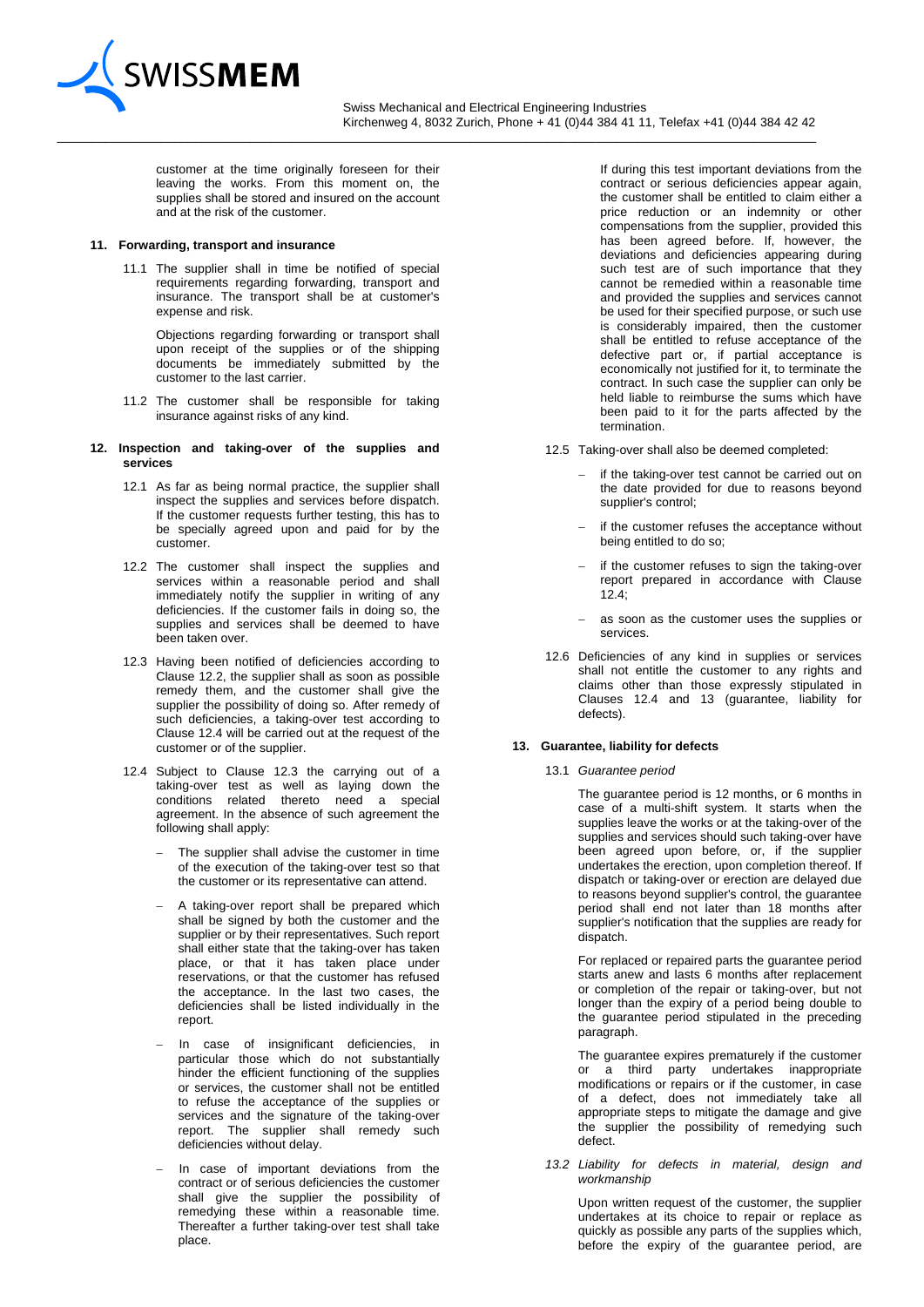

 $\_$  ,  $\_$  ,  $\_$  ,  $\_$  ,  $\_$  ,  $\_$  ,  $\_$  ,  $\_$  ,  $\_$  ,  $\_$  ,  $\_$  ,  $\_$  ,  $\_$  ,  $\_$  ,  $\_$  ,  $\_$  ,  $\_$  ,  $\_$  ,  $\_$  ,  $\_$  ,  $\_$  ,  $\_$  ,  $\_$  ,  $\_$  ,  $\_$  ,  $\_$  ,  $\_$  ,  $\_$  ,  $\_$  ,  $\_$  ,  $\_$  ,  $\_$  ,  $\_$  ,  $\_$  ,  $\_$  ,  $\_$  ,  $\_$  ,

proved to be defective due to bad material, faulty design or poor workmanship. Replaced parts shall become the supplier's property if he does not renounce explicitly. The supplier shall bear the costs of remedying the defective parts in its works. If the repair cannot be carried out in supplier's works, the customer shall bear the related costs to the extent exceeding the customary costs of transport, personnel, travelling, living, dismantling and reassembly of the defective parts.

#### 13.3 *Liability for express warranties*

Express warranties are only those which have been expressly specified as such in the order acknowledgment or in the specifications. An express warranty is valid until the expiry of the guarantee period at the latest. If a taking-over test has been agreed, the warranty shall be deemed to have been fulfilled as soon as the test results prove the relevant quality or capacity.

If the express warranties are not or only partially achieved, the customer may first of all require the supplier to carry out the improvements immediately. The customer shall give the supplier the necessary time and possibility of doing so.

If such improvements fail completely or in part, the customer may claim such compensation as has been agreed before for such case, or, if such an agreement has not been made, a reasonable reduction of price. If, however, the defects are of such importance that they cannot be remedied within a reasonable time and provided the supplies and services cannot be used for their specified purpose, or if such use is considerably impaired, then the customer shall be entitled to refuse acceptance of the defective part or, if partial acceptance is economically not justified for it, to terminate the contract. In such case the supplier can only be held liable for reimbursing the sums which have been paid to it for the parts affected by the termination.

13.4 *Exclusions from the liability for defects*

Excluded from supplier's guarantee and liability for defects are all deficiencies which cannot be proved to have their origin in bad material, faulty design or poor workmanship, e.g. those resulting from normal wear, improper maintenance, failure to observe the operating instructions, excessive loading, use of any unsuitable material, influence of chemical or electrolytic action, building or erection work not undertaken by the supplier, or resulting from other reasons beyond supplier's control.

13.5 *Supplies and services of subcontractors*

For supplies and services of subcontractors requested by the customer, the supplier assumes guarantee and liability for defects only to the extent of such subcontractors' guarantee and liability obligations.

13.6 *Exclusivity of guarantee claims*

With respect to any defective material, design or workmanship as well as to any failure to fulfill express warranties, the customer shall not be entitled to any rights and claims other than those expressly stipulated in Clauses 13.1 to 13.5.

13.7 *Liability for additional obligations*

The supplier is only liable to the extent of unlawful intent or gross negligence as far as claims arising out of faulty advice and the like or out of breach of any additional obligations are concerned.

#### **14. Non-performance, bad performance and their consequences**

- 14.1 In all cases of bad performance or non-performance not expressly covered by these general conditions of supply — in particular if the supplier, without valid reasons, starts execution of the supplies and services so late that punctual completion is unlikely to be foreseen, or if an execution contrary to the terms of the contract can be clearly foreseen due to supplier's fault, or if the supplies and services have been executed contrary to the terms of the contract due to supplier's fault —, then the customer shall be entitled to grant a reasonable additional period for the supplies or services affected thereby by simultaneously warning to terminate the contract in case of non-compliance. If such additional period lapses due to supplier's fault, the customer shall be entitled to terminate the contract with respect to the supplies or services executed, or certain to be executed, contrary to the terms of the contract, and to claim a refund of the payments already made for such supplies or services.
- 14.2 In such case Clause 16 shall apply with regard to any claims for damages on the part of the customer and with regard to the exclusion of any further liability, and any claim for damages shall be limited to 10 per cent of the contract price for the supplies and services affected by the termination.

#### **15. Termination of the contract by the supplier**

The contract shall be adapted appropriately, if unforeseen events considerably change the economic effect or the content of the supplies or services or considerably affect the activities of the supplier, or if performance subsequently becomes impossible. In so far as such adaptation is economically not justifiable, the supplier shall be entitled to terminate the contract or the parts affected thereby.

If the supplier wishes to terminate the contract it shall – after having recognised the consequences of the event – immediately inform the customer; this applies even if an extension of the delivery time has been agreed before. In case of termination of the contract the supplier shall be entitled to the payment of those parts of the supplies and services which have already been carried out. Claims for damages on the part of the customer because of such termination are excluded.

# **16. Exclusion of further liability on the supplier's part**

All cases of breach of contract and the relevant consequences as well as all rights and claims on the part of the customer, irrespective on what ground they are based, are exhaustively covered by these general conditions of supply. In particular, any claims not expressly mentioned for damages, reduction of price, termination of or withdrawal from the contract are excluded. In no case whatsoever shall the customer be entitled to claim damages other than compensation for costs of remedying defects in the supplies. This in particular refers, but shall not be limited, to loss of production, loss of use, loss of orders, loss of profit and other direct or indirect or consequential damage. This exclusion of liability, however, does not apply to unlawful intent or gross negligence on the part of the supplier, but does apply to unlawful intent or gross negligence of persons employed or appointed by the supplier to perform any of its obligations.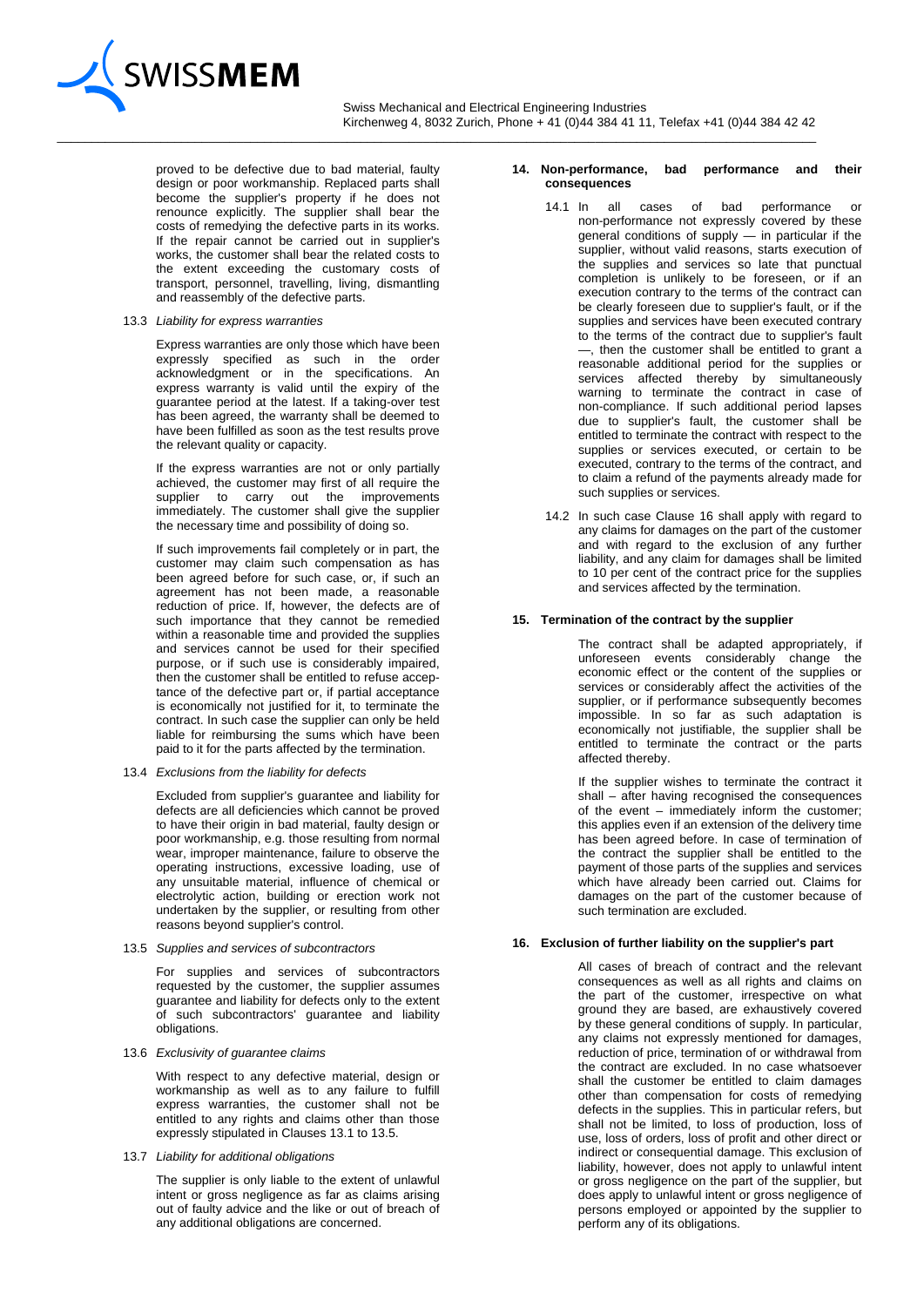

 Swiss Mechanical and Electrical Engineering Industries Kirchenweg 4, 8032 Zurich, Phone + 41 (0)44 384 41 11, Telefax +41 (0)44 384 42 42

This exclusion of liability does not apply as far as it is contrary to compulsory law.

 $\_$  ,  $\_$  ,  $\_$  ,  $\_$  ,  $\_$  ,  $\_$  ,  $\_$  ,  $\_$  ,  $\_$  ,  $\_$  ,  $\_$  ,  $\_$  ,  $\_$  ,  $\_$  ,  $\_$  ,  $\_$  ,  $\_$  ,  $\_$  ,  $\_$  ,  $\_$  ,  $\_$  ,  $\_$  ,  $\_$  ,  $\_$  ,  $\_$  ,  $\_$  ,  $\_$  ,  $\_$  ,  $\_$  ,  $\_$  ,  $\_$  ,  $\_$  ,  $\_$  ,  $\_$  ,  $\_$  ,  $\_$  ,  $\_$  ,

#### **17. Right of recourse of the supplier**

If, through actions or omissions of the customer or of persons employed or appointed by it to perform any of its obligations, personal injury or damage to the property of third parties occurs and if a claim is made against the supplier, then the latter shall be entitled to take recourse against the customer.

# **18. Erection**

If the supplier undertakes the erection or the supervision of the erection, the General Conditions of Erection of the Swiss Association of Machinery Manufacturers (Swissmem) shall apply.

#### **19. Jurisdiction and applicable law**

19.1 **The place of jurisdiction for both the customer and the supplier shall be at the registered office of the supplier.**

The supplier shall, however, be entitled to sue the customer at the latter's registered address.

19.2 The contract shall be governed by Swiss substantive law.